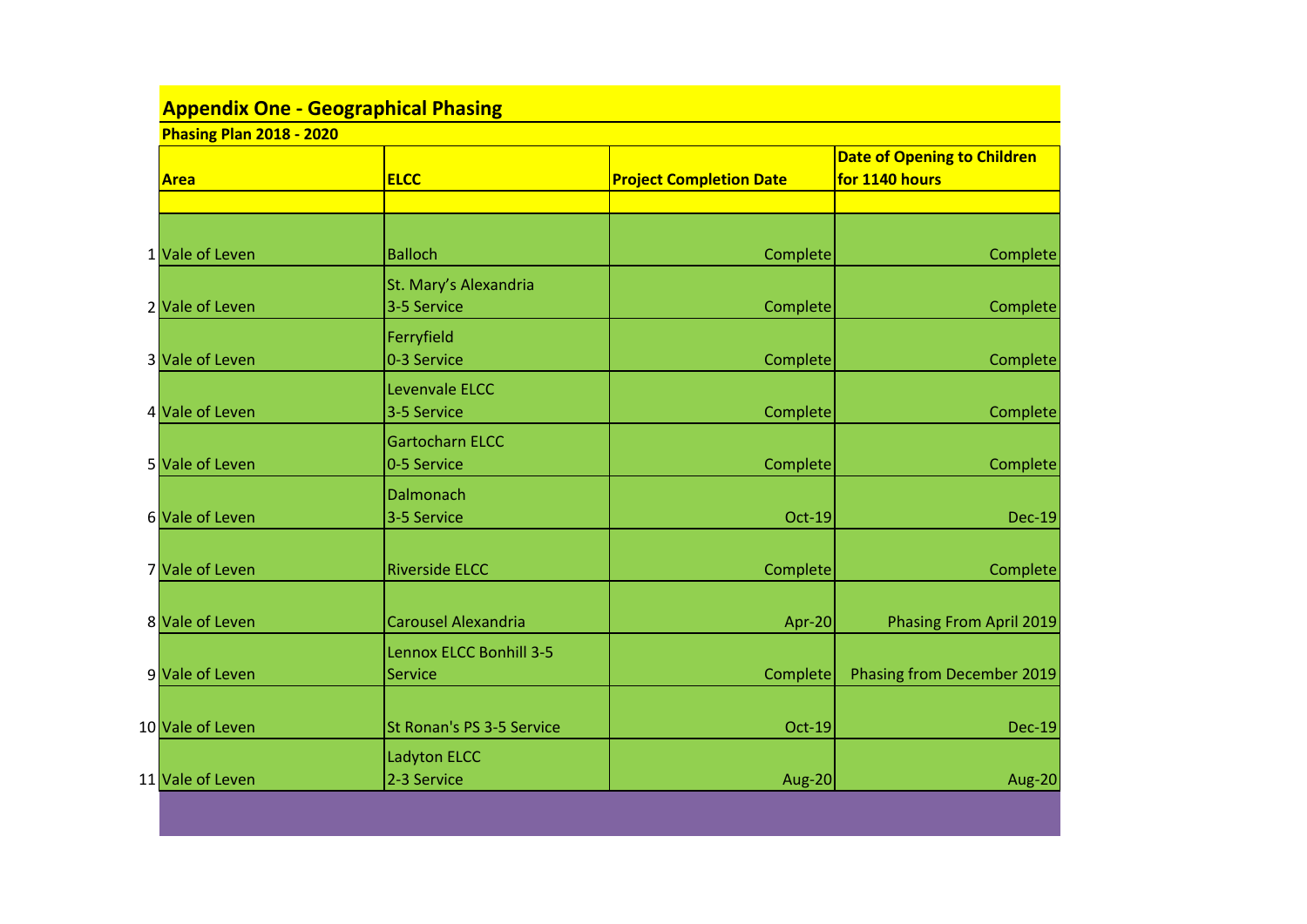|             | <b>Andrew B Cameron ELCC</b>      |                      |                                |
|-------------|-----------------------------------|----------------------|--------------------------------|
| 1 Dumbarton | 3-5 Service                       | Complete             | <b>Complete</b>                |
|             | <b>Meadowview / Braehead ELCC</b> |                      |                                |
| 2 Dumbarton | 0-5 Service                       | $Jan-20$             | Mar-20                         |
|             | <b>Bellsmyre ELCC</b>             |                      |                                |
| 3 Dumbarton | 3-5 Service                       | <b>Complete</b>      | <b>Complete</b>                |
|             | <b>Dalreoch Primary Class 3-5</b> |                      |                                |
| 4 Dumbarton | service                           | Aug-20               | <b>Aug-20</b>                  |
|             | <b>Brucehill ELCC</b>             |                      |                                |
| 5 Dumbarton | 3-5 Service                       | Aug-20               | Aug-20                         |
|             |                                   |                      |                                |
| 6Dumbarton  | <b>Great Start</b>                | Apr-20               | <b>Phasing From April 2019</b> |
|             |                                   |                      |                                |
| 7Dumbarton  | <b>Tots R Us</b>                  | Apr-20               | <b>Phasing From April 2019</b> |
|             |                                   |                      |                                |
| 8 Dumbarton | <b>Carousel Dumbarton</b>         | Apr-20               | <b>Phasing From April 2019</b> |
|             |                                   |                      |                                |
|             |                                   |                      |                                |
|             | <b>Linnvale ELCC</b>              |                      |                                |
| 1 Clydebank | 3-5 Service                       | Complete             | Complete                       |
|             | St. Eunan's ELCC                  |                      |                                |
| 2 Clydebank | 3-5 Service                       | Complete             | Complete                       |
|             | <b>Clydebank ELCC</b>             |                      |                                |
| 3 Clydebank | 3-5 Service                       | Complete             | Complete                       |
|             | <b>Whitecrook ELCC</b>            |                      |                                |
| 4 Clydebank | 3-5 Service                       | Minor works complete | <b>Dec-19</b>                  |
|             | <b>Whitecrook PS ELCC</b>         |                      |                                |
| 5 Clydebank | 3-5 Service                       | Oct-19               | <b>Dec-19</b>                  |
|             | <b>OLOL PS ELCC</b>               |                      |                                |
| 6 Clydebank | 3-5 Service                       | $Jan-20$             | Aug-20                         |
|             | <b>Dalmuir ELCC</b>               |                      |                                |
| 7 Clydebank | 3-5 Service                       | <b>NA</b>            | Aug-20                         |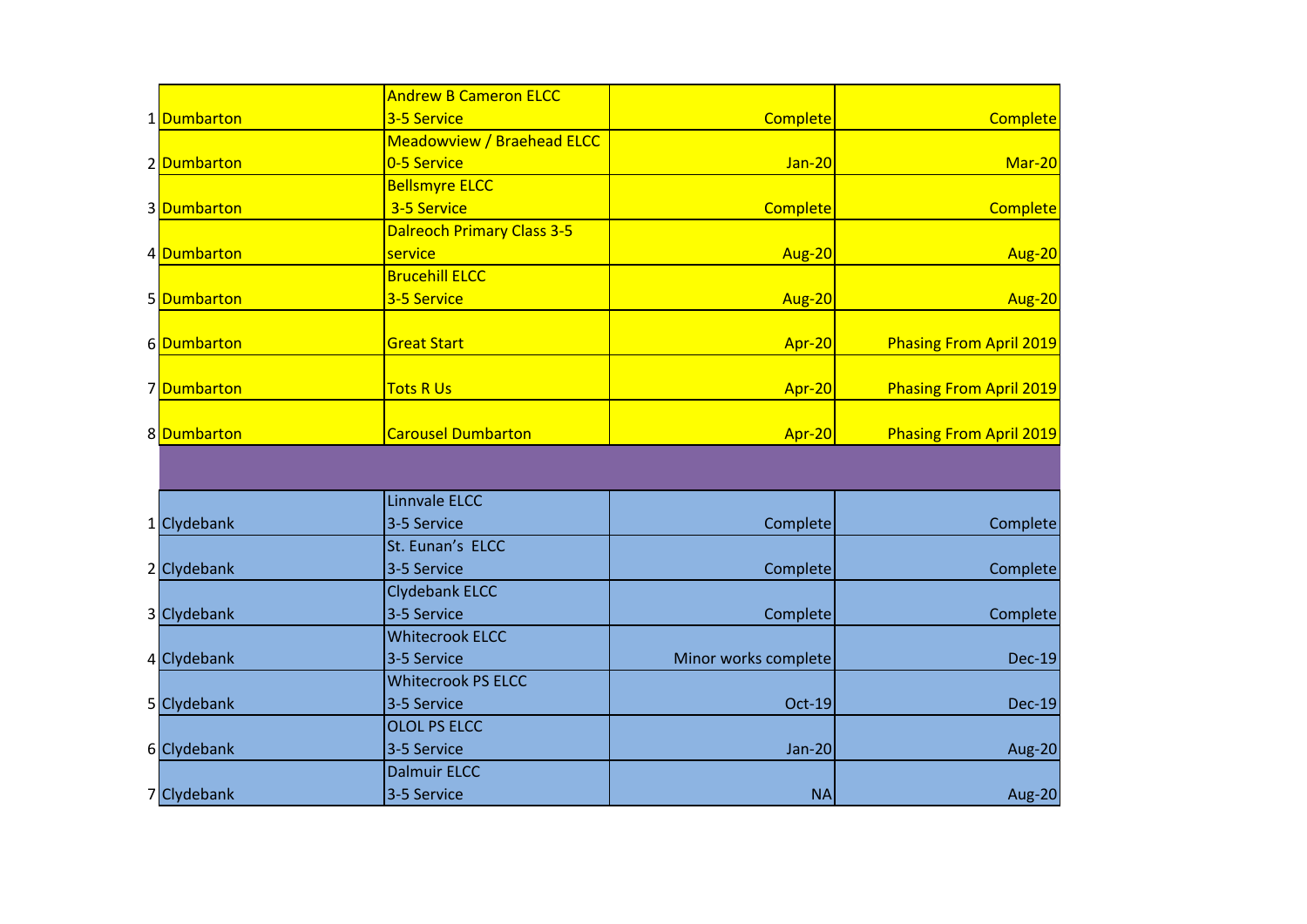|              | <b>Gavinburn PS ELCC</b>     |                     |                            |
|--------------|------------------------------|---------------------|----------------------------|
| 8 Clydebank  | 3-5 Service                  | <b>Jan-20</b>       | <b>Aug-20</b>              |
|              | <b>Linnvale ELCC</b>         |                     |                            |
| 9 Clydebank  | 3-5 Service                  | Aug-20              | Aug-20                     |
|              | Lennox ELCC Faifley          |                     |                            |
| 10 Clydebank | 0-3 Service                  | Kitchen adaptations | Aug-20                     |
|              | St. Mary's PS ELCC Duntocher |                     |                            |
| 11 Clydebank | 3-5 Service                  | <b>NA</b>           | Aug-20                     |
|              | <b>Carleith PS ELCC</b>      |                     |                            |
| 12 Clydebank | 3-5 Service                  | $May-20$            | Aug-20                     |
|              | <b>Auchnacraig ELCC</b>      |                     |                            |
| 13 Clydebank | 3-5 Service                  | <b>Feb-20</b>       | Apr-20                     |
|              | <b>Kilbowie ELCC</b>         |                     |                            |
| 14 Clydebank | 3-5 Service                  | <b>NA</b>           | Phasing From November 2019 |
|              |                              |                     |                            |
| 15 Clydebank | <b>Bright Beginnings</b>     | Apr-20              | Phasing From April 2019    |
|              |                              |                     |                            |
| 16 Clydebank | <b>Brookland</b>             | Apr-20              | Phasing From April 2019    |
|              |                              |                     |                            |
| 17 Clydebank | <b>Nursery Times</b>         | Apr-20              | Phasing From April 2019    |
|              |                              |                     |                            |
| 18 Clydebank | Sunflower                    | Apr-20              | Phasing From April 2019    |
|              |                              |                     |                            |
| 19 Clydebank | Villa Kindergarten           | Apr-20              | Phasing From April 2019    |
|              |                              |                     |                            |
| 20 Clydebank | <b>Lucky Little Stars</b>    | Apr-20              | Phasing From April 2019    |
|              |                              |                     |                            |
| 21 Clydebank | <b>Children's Hour</b>       | Apr-20              | Phasing From April 2019    |
|              |                              |                     |                            |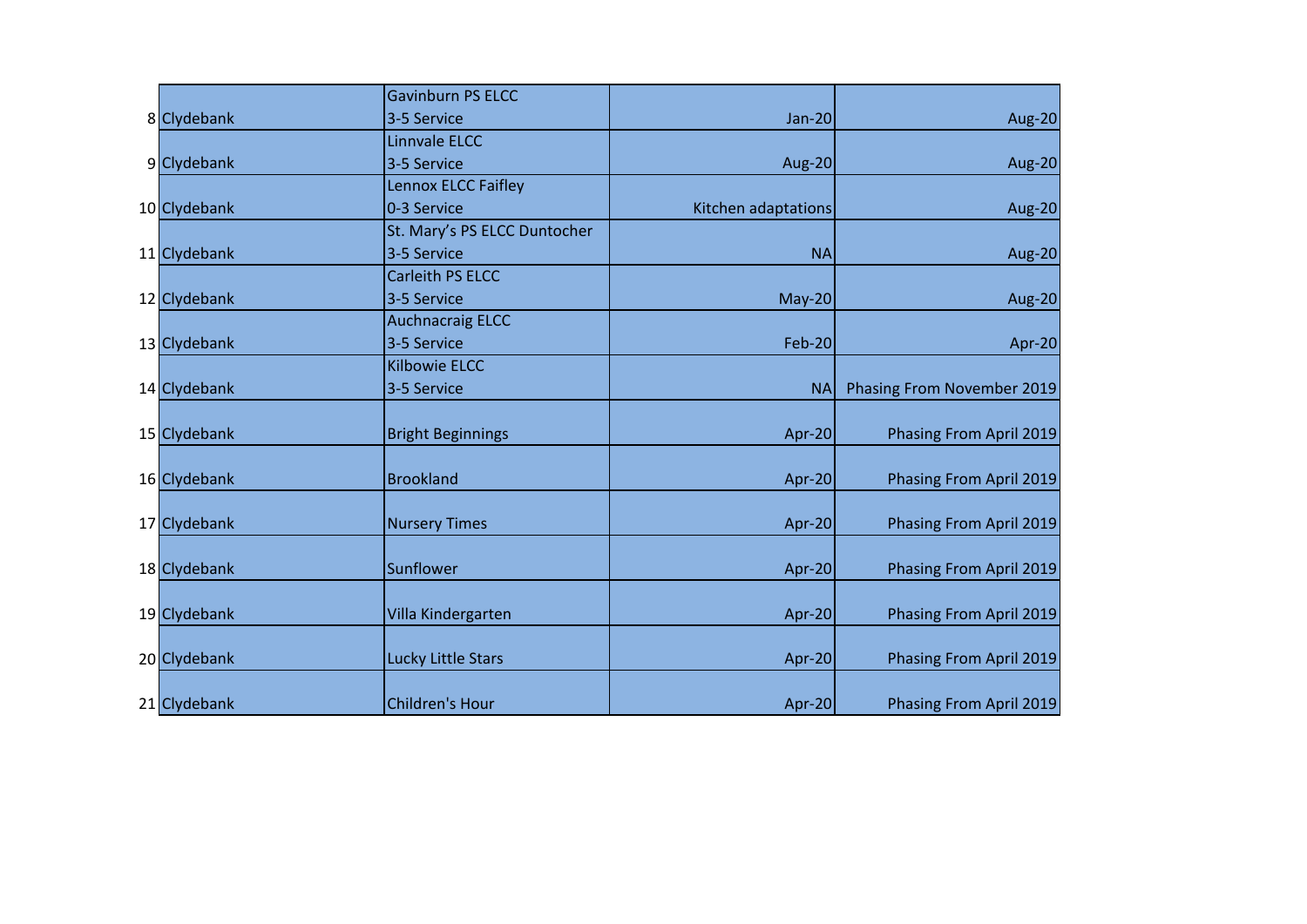## **Appendix One - CONTINGENCY PLAN**

|   | $3-5$ year olds              | <b>Numbers of children</b> | <b>Date Building Project Will</b><br><b>Commence</b> | <b>Contingency Planning</b>                                                                                                                                                                 | <b>Comments</b>                                                                                                                    |
|---|------------------------------|----------------------------|------------------------------------------------------|---------------------------------------------------------------------------------------------------------------------------------------------------------------------------------------------|------------------------------------------------------------------------------------------------------------------------------------|
|   |                              |                            |                                                      |                                                                                                                                                                                             |                                                                                                                                    |
|   | <b>Brucehill ELCC</b>        | 80                         | <b>NA</b>                                            | 52 week service model if Dalreoch is not delivered on<br>time. Packed lunches if short term.                                                                                                | Contingency plan to be agreed with Care Inspectorate.                                                                              |
| 3 | <b>Dalreoch PS ELCC</b>      | 80                         | <b>TBC</b>                                           | No start date - building warrant required.                                                                                                                                                  | Project plan to be agreed with Care Inspectorate.                                                                                  |
|   | <b>OLOL PS ELCC</b>          | 80                         | $Jan-20$                                             | Project due to start January 2020. This must start in<br>January to deliver on time.                                                                                                        | Project plan to be agreed with Care Inspectorate.                                                                                  |
|   | <b>Dalmuir ELCC</b>          | 60                         | <b>NA</b>                                            | 52 week service model if OLOL ELCC is not deliverd on<br>time. Children will eat in the OLOL school hall.                                                                                   | Contingency plan to be agreed with Care Inspectorate.                                                                              |
| 6 | <b>Gavinburn PS ELCC</b>     | 80                         | $Jan-20$                                             | If project is not delivered on time register Napier Hall<br>/register space in school for 40 children. Project due to start<br>January 2020. This must start in January to deliver on time. | Additional classroom refurbishment/extension. New<br>kitchen required (not big enough to provide meals for<br>the school and ELC). |
|   | Carleith PS ELCC             | 56                         | $May-20$                                             | Project due to start May 2020 which will be too late<br>for delivery by August 2020.                                                                                                        | Project plan agreed with Care Inspectorate.                                                                                        |
| 8 | St. Mary's PS ELCC Duntocher | 50                         | <b>NA</b>                                            | Register space at Carleith PS.                                                                                                                                                              | Contingency plan to be agreed with Care Inspectorate.                                                                              |
| q | Linnvale ELCC                | 40                         | Aug-20                                               | Use Whitecrook / Clydebank ELCCs for additional<br>places.                                                                                                                                  | Project plan agreed with Care Inspectorate.                                                                                        |
|   |                              |                            |                                                      |                                                                                                                                                                                             |                                                                                                                                    |
|   |                              |                            |                                                      |                                                                                                                                                                                             |                                                                                                                                    |
|   | 0-3 year olds                | <b>Numbers of children</b> | <b>Date Building Project Will</b><br><b>Commence</b> | <b>Comments</b>                                                                                                                                                                             | <b>Work Required</b>                                                                                                               |
|   | Ladyton ELCC                 | 25                         | <b>TBC</b>                                           | Alternative placements with child minders and<br>Carousel Private Nursery Alexandria                                                                                                        | New kitchen                                                                                                                        |